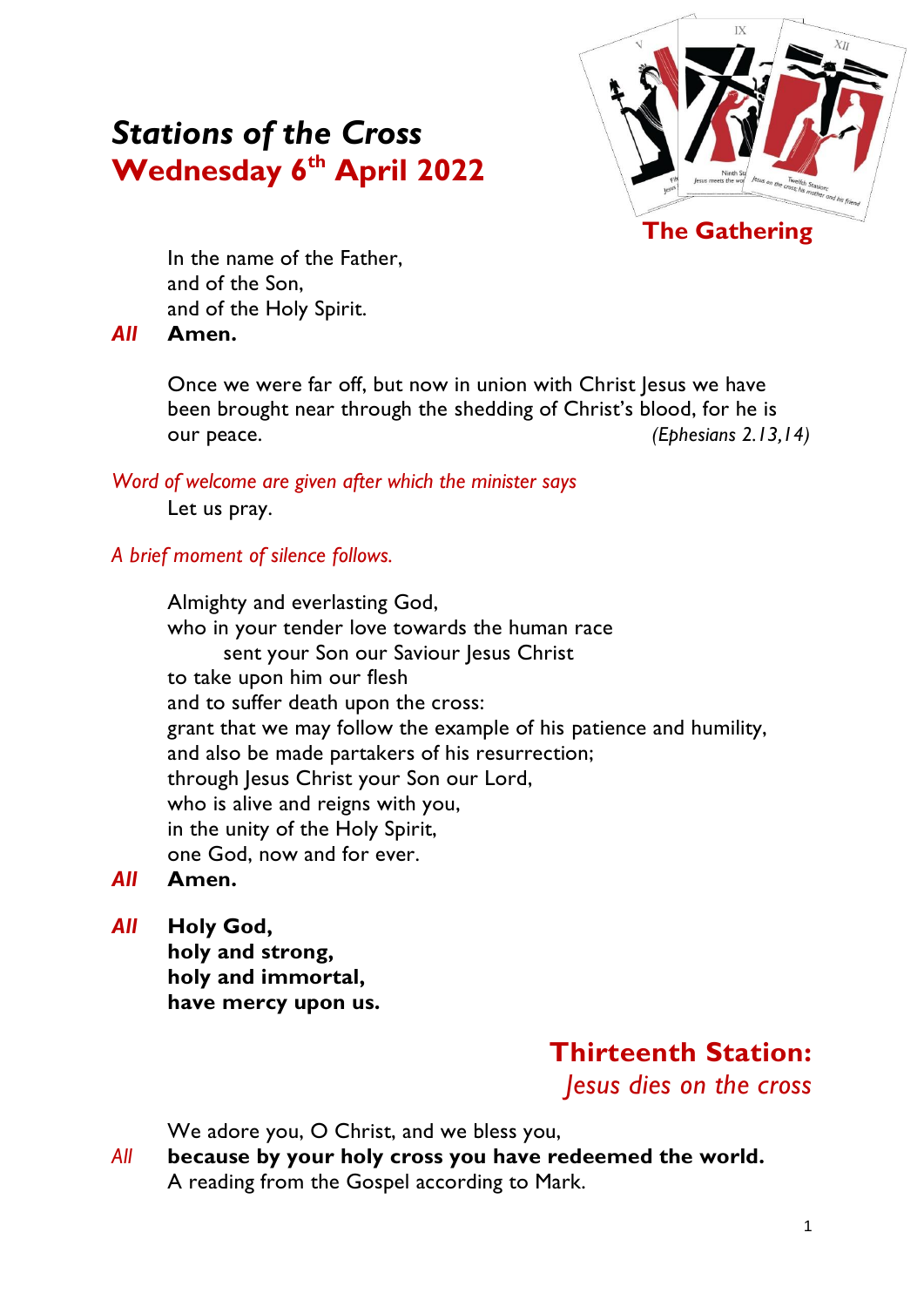At three o'clock Jesus cried out with a loud voice, 'Eloi, Eloi, lema sabachthani?' which means, 'My God, my God, why have you forsaken me?' When some of the bystanders heard it, they said, 'Listen, he is calling for Elijah.' And someone ran, filled a sponge with sour wine, put it on a stick, and gave it to him to drink, saying, 'Wait, let us see whether Elijah will come to take him down.' Then Jesus gave a loud cry and breathed his last.

*(Mark 15.34-37)*

*We have a period of silence followed by a musical reflection.*

## **Reflection by Philip North**

### **Prayer**

Lord Jesus, you died on the cross and entered the bleakest of all circumstances: give courage to those who die at the hands of others. In death you entered into the darkest place of all: illumine our darkness with your glorious presence. To you, Jesus, your lifeless body hanging on the tree of shame, be honour and glory with the Father and the Holy Spirit, now and for ever.

#### *All* **Amen.**

*This station concludes with a musical meditation based on the Stabat Mater ('the mother was standing') – title of a Latin hymn about the suffering of the Virgin Mary during the Crucifixion of Jesus.*

> **Fourteenth Station:**  Jesus laid in the tomb

We adore you, O Christ, and we bless you, *All* **because by your holy cross you have redeemed the world.**

A reading from the Gospel according to Mark.

Then Joseph bought a linen cloth, and taking down the body, wrapped it in the linen cloth, and laid it in a tomb that had been hewn out of the rock. He then rolled a stone against the door of the tomb.

*(Mark 15.46)*

*We have a period of silence followed by a musical reflection.*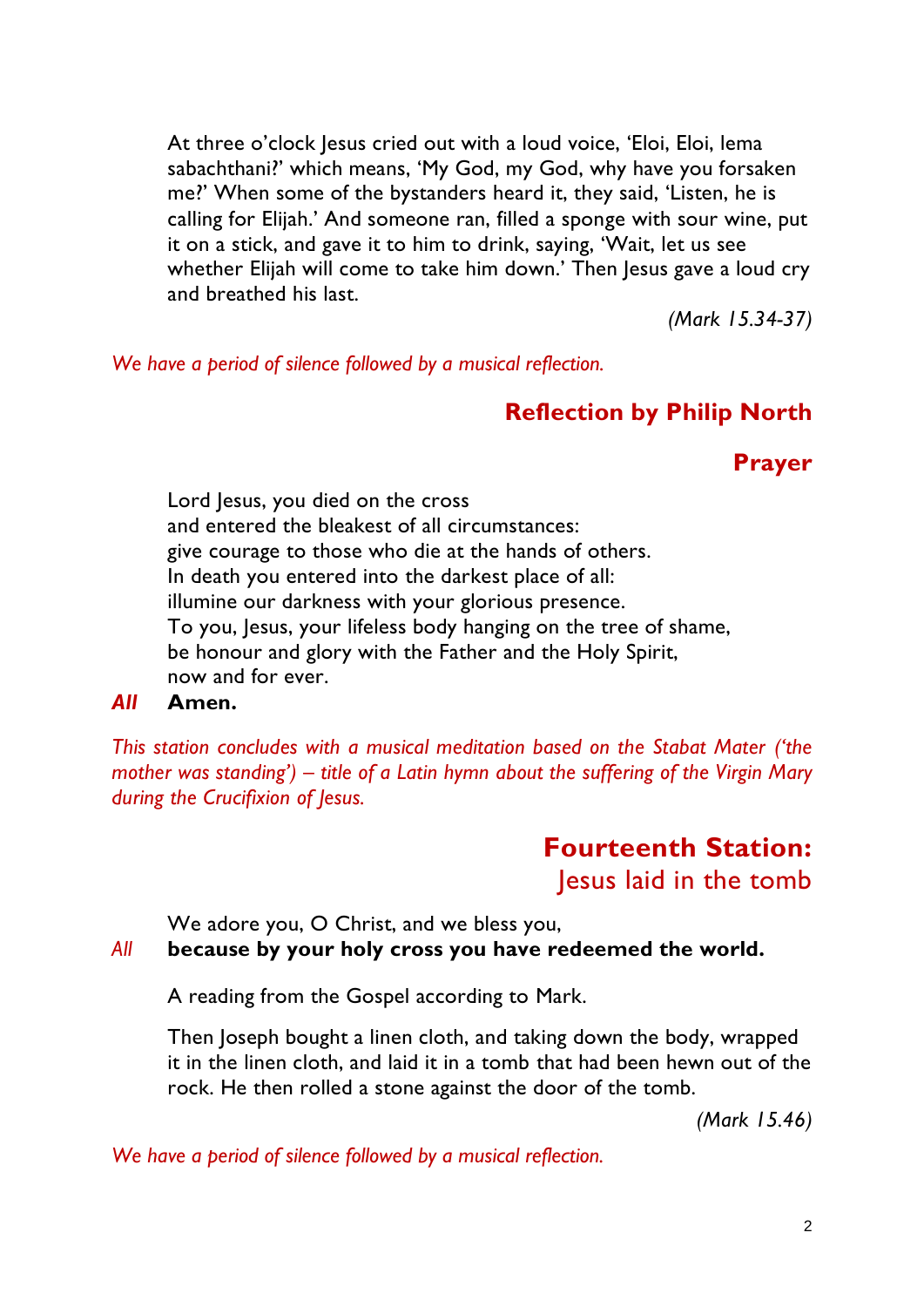## **Reflection by Stephen Cottrell**

## **Prayer**

Lord Jesus, Lord of life, you became as nothing for us: be with those who feel worthless and as nothing in the world's eyes. You were laid in a cold, dark tomb and hidden from sight: be with all who suffer and die in secret, hidden from the eyes of the world. To you, Jesus, your rigid body imprisoned in a tomb, be honour and glory with the Father and the Holy Spirit, now and for ever.

#### *All* **Amen.**

*This station concludes with a musical meditation based on the Stabat Mater.*

## **Fifteenth Station:**  *Jesus risen from the dead*

We adore you, O Christ, and we bless you,

#### *All* **because by your holy cross you have redeemed the world.**

A reading from the Gospel according to Mark.

When they looked up, they saw that the stone, which was very large, had already been rolled back. As they entered the tomb, they saw a young man, dressed in a white robe, sitting on the right side; and they were alarmed. But he said to them, 'Do not be alarmed; you are looking for Jesus of Nazareth, who was crucified. He has been raised; he is not here. Look, there is the place they laid him. But go, tell his disciples and Peter that he is going ahead of you to Galilee; there you will see him, just as he told you.' So they went out and fled from the tomb, for terror and amazement had seized them; and they said nothing to anyone, for they were afraid.

*(Mark 16.4-8)*

*We have a period of silence followed by a musical reflection.*

### **Reflection by Daniel King Smith**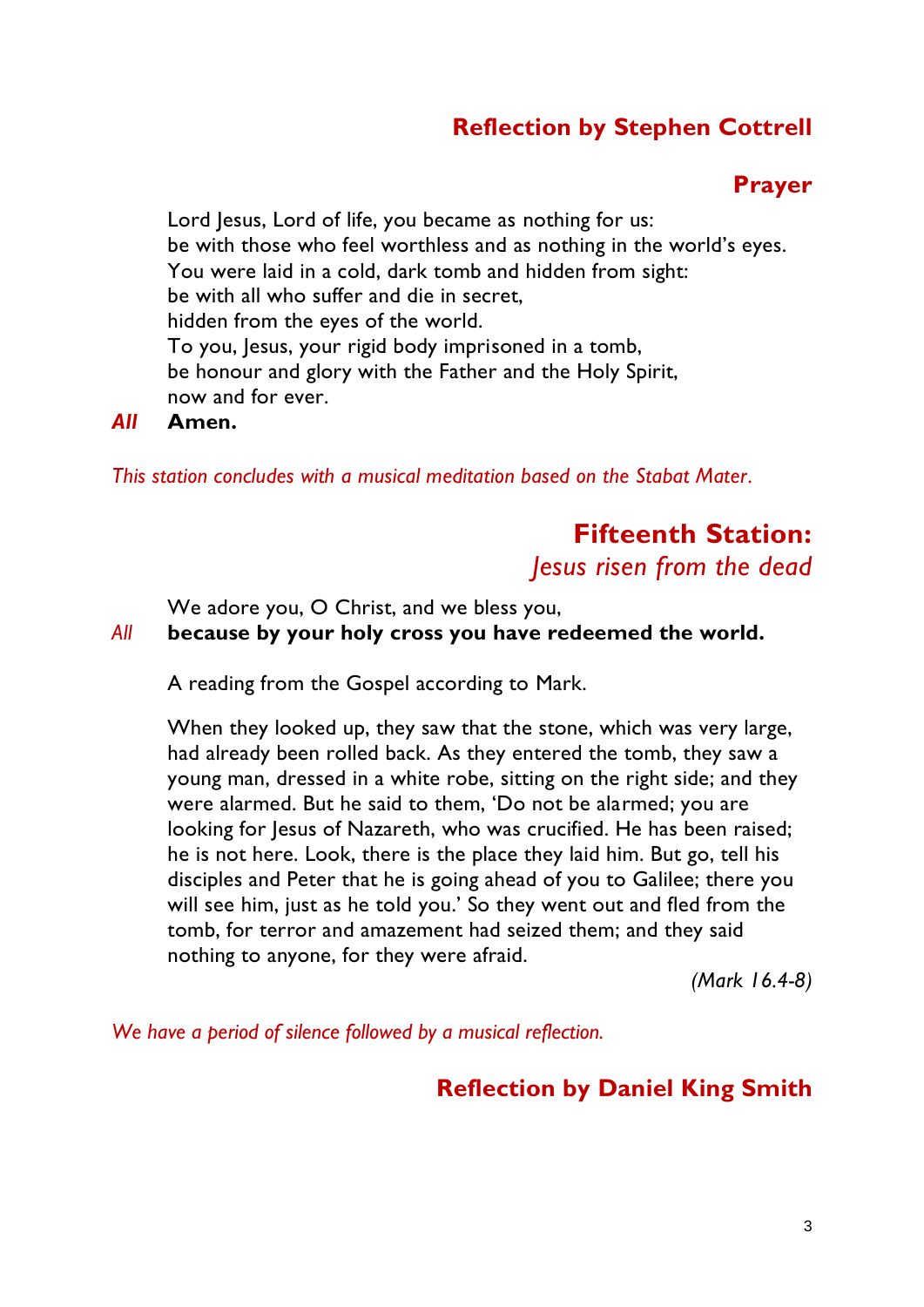## **Prayer**

Lord Jesus, you were dead but now you are alive: transform the torments of this world's sin that we may see your radiant glory. You were raised from death to life: may the power of your resurrection live in us, that we may be channels of your true life beyond measure. To you, Jesus, who have broken free from the bonds of death, be honour and glory with the Father and the Holy Spirit, now and for ever.

#### *All* **Amen.**

*This station concludes with a musical meditation based on the Stabat Mater.*

## **The Conclusion**

Let us pray for the coming of God's kingdom in the words our Saviour taught us.

*All* **Our Father, who art in heaven, hallowed be thy name, thy kingdom come, thy will be done, on earth as it is in heaven. Give us this day our daily bread. And forgive us our trespasses, as we forgive those who trespass against us. And lead us not into temptation; but deliver us from evil. For thine is the kingdom, the power and the glory, for ever and ever. Amen.** Most merciful God,

> who by the death and resurrection of your Son Jesus Christ delivered and saved the world: grant that by faith in him who suffered on the cross we may triumph in the power of his victory; through Jesus Christ your Son our Lord, who is alive and reigns with you, in the unity of the Holy Spirit, one God, now and for ever.

*All* **Amen.**